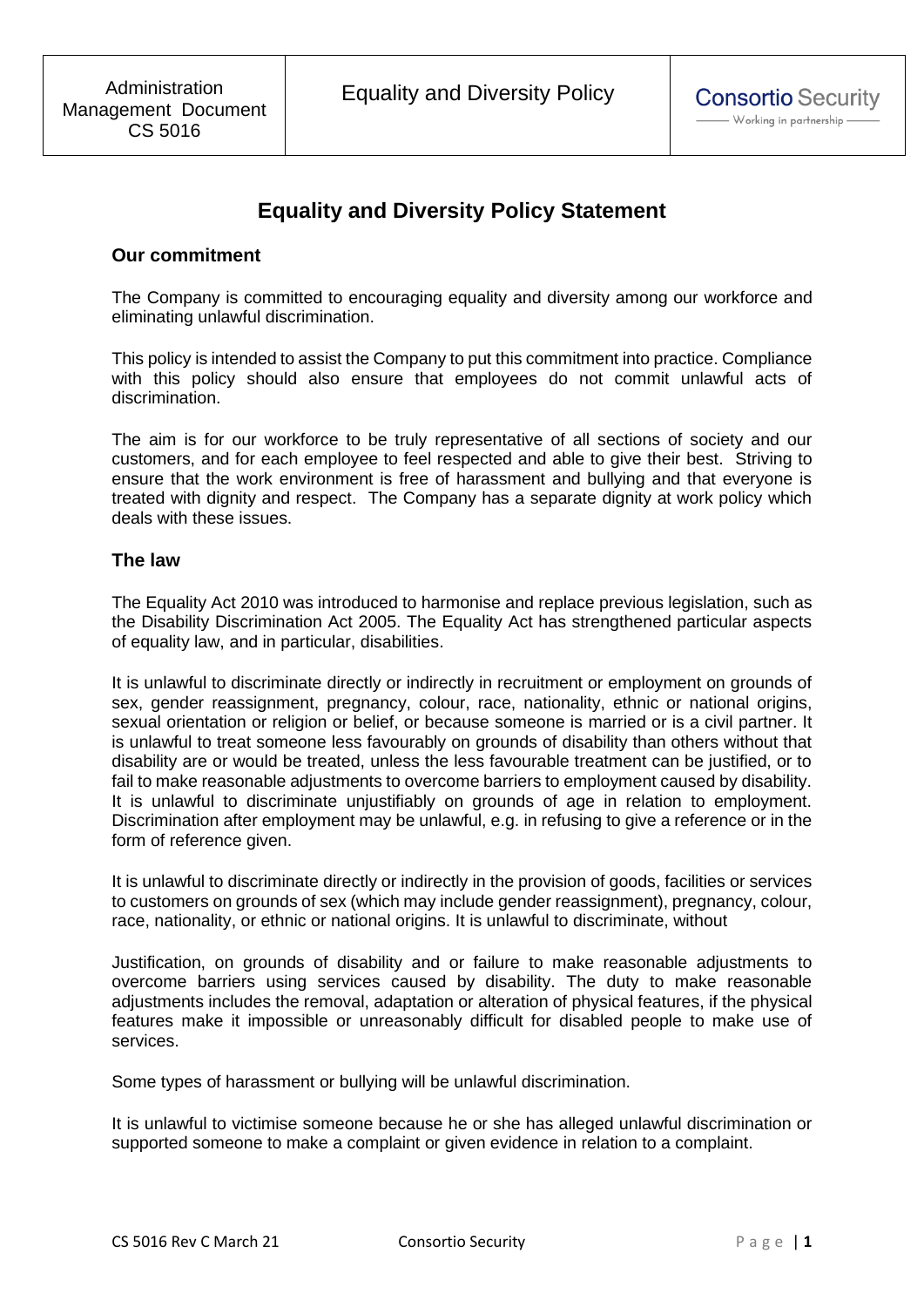# **Types of unlawful discrimination**

**Direct discrimination** is where a person is treated less favourably than another in comparable circumstances on a prohibited ground. An example of direct sex discrimination would be refusing to employ a woman because she was pregnant.

**Indirect discrimination** is where a provision, criterion or practice is applied which is such that it would be to the detriment of a considerably larger proportion of the relevant group to which the individual belongs than to others, which is not objectively justifiable and which is to the individual's detriment. An example of indirect sex discrimination could be requiring everyone to work full time unless there is a good reason, unrelated to sex, as to why the particular job has to be done on a full-time basis, since requiring everyone to work full time will normally adversely affect a higher proportion of women than men.

**Harassment** is where there is unwanted conduct related to one of the prohibited grounds which has the purpose of violating a person's dignity or creating an intimidating, hostile, degrading, humiliating or offensive environment for that person, or is reasonably considered by that person to have the effect of violating his or her dignity or of creating an intimidating, hostile, degrading, humiliating or offensive environment for him or her, even if this effect was not intended by the person responsible for the conduct.

**Failure to make reasonable adjustments** is where arrangements disadvantage an individual because of a disability and reasonable adjustments are not made to overcome the disadvantage.

**Victimisation** is where someone is treated less favourably than others because he or she has alleged unlawful discrimination or supported someone to make a complaint or given evidence in relation to a complaint.

#### **Equality and Diversity in employment**

The Company will avoid unlawful discrimination in all aspects of employment including recruitment, promotion, opportunities for training, pay and benefits, discipline and selection for redundancy.

Person and job specifications will be limited to those requirements that are necessary for the effective performance of the job. Candidates for employment or promotion will be assessed objectively against the requirements for the job, taking account of any reasonable adjustments that may be required for candidates with a disability. Disability and personal or home commitments will not form the basis of employment decisions except where necessary.

The Company will consider any possible indirectly discriminatory effect of its standard working practices, including the number of hours to be worked, the times at which these are to be worked and the place at which work is to be done, when considering requests for variations to these standard working practices and will refuse such requests only if the Company considers it has good reasons, unrelated to any prohibited ground of discrimination, for doing so. The Company will comply with its obligations in relation to statutory requests for contract variations. The Company will also make reasonable adjustments to its standard working practices to overcome barriers caused by disability.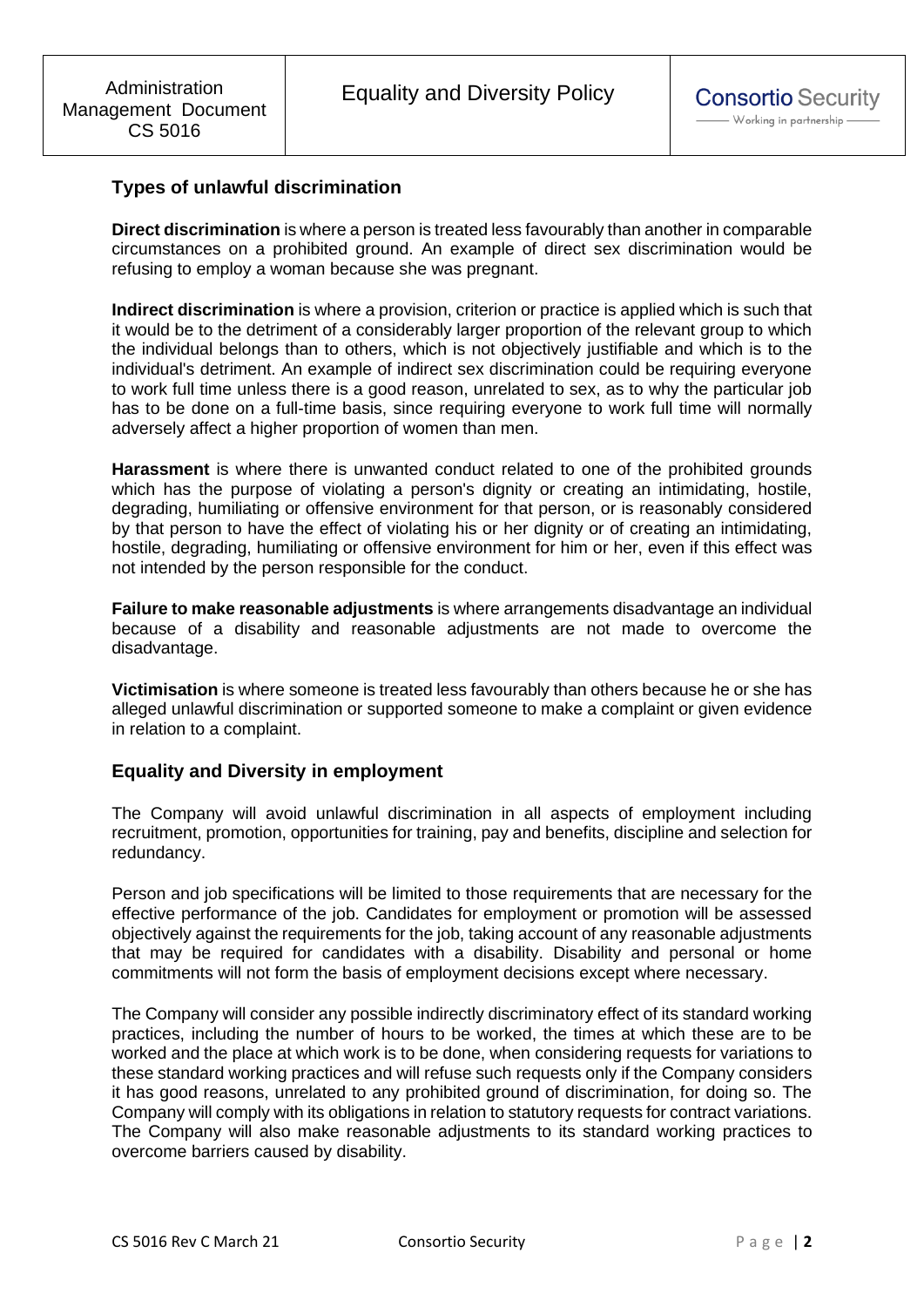The Company will monitor the ethnic, gender and age composition of the existing workforce and of applicants for jobs (including promotion), and the number of people with disabilities within these groups, and will consider and take any appropriate action to address any problems which may be identified as a result of the monitoring process.

The Company cannot lawfully discriminate in the selection of employees for recruitment or promotion, but the Company may use appropriate lawful methods, including lawful positive action, to address the under-representation of any group which the Company identifies as being underrepresented in particular types of job.

## **Dignity at work**

The Company has a separate dignity at work policy concerning issues of bullying and harassment on any ground, and how complaints of this type will be dealt with.

#### **Customers, suppliers and other people not employed by the Company**

The Company will not discriminate unlawfully against customers using or seeking to use goods, facilities or services provided by the Company.

Employees should report any bullying or harassment by customers, suppliers, visitors or others to their manager who will take appropriate action.

### **Training**

The Company will provide training in equal opportunities to managers and others likely to be involved in recruitment or other decision making where equal opportunities issues are likely to arise.

The Company will provide training to all existing and new employees and others engaged to work at the Company to help them understand their rights and responsibilities under the dignity at work policy and what they can do to help create a working environment free of bullying and harassment. The Company will provide additional training to managers to enable them to deal more effectively with complaints of bullying and harassment.

#### **Your responsibilities**

Every employee is required to assist the Company to meet its commitment to provide equality and diversity opportunities in employment and avoid unlawful discrimination.

Employees can be held personally liable as well as, or instead of, the Company for any act of unlawful discrimination. Employees who commit serious acts of harassment may be guilty of a criminal offence.

Acts of discrimination, harassment, bullying or victimisation against employees or customers are disciplinary offences and will be dealt with under the Company's disciplinary procedure. Discrimination, harassment, bullying or victimisation may constitute gross misconduct and could lead to dismissal without notice.